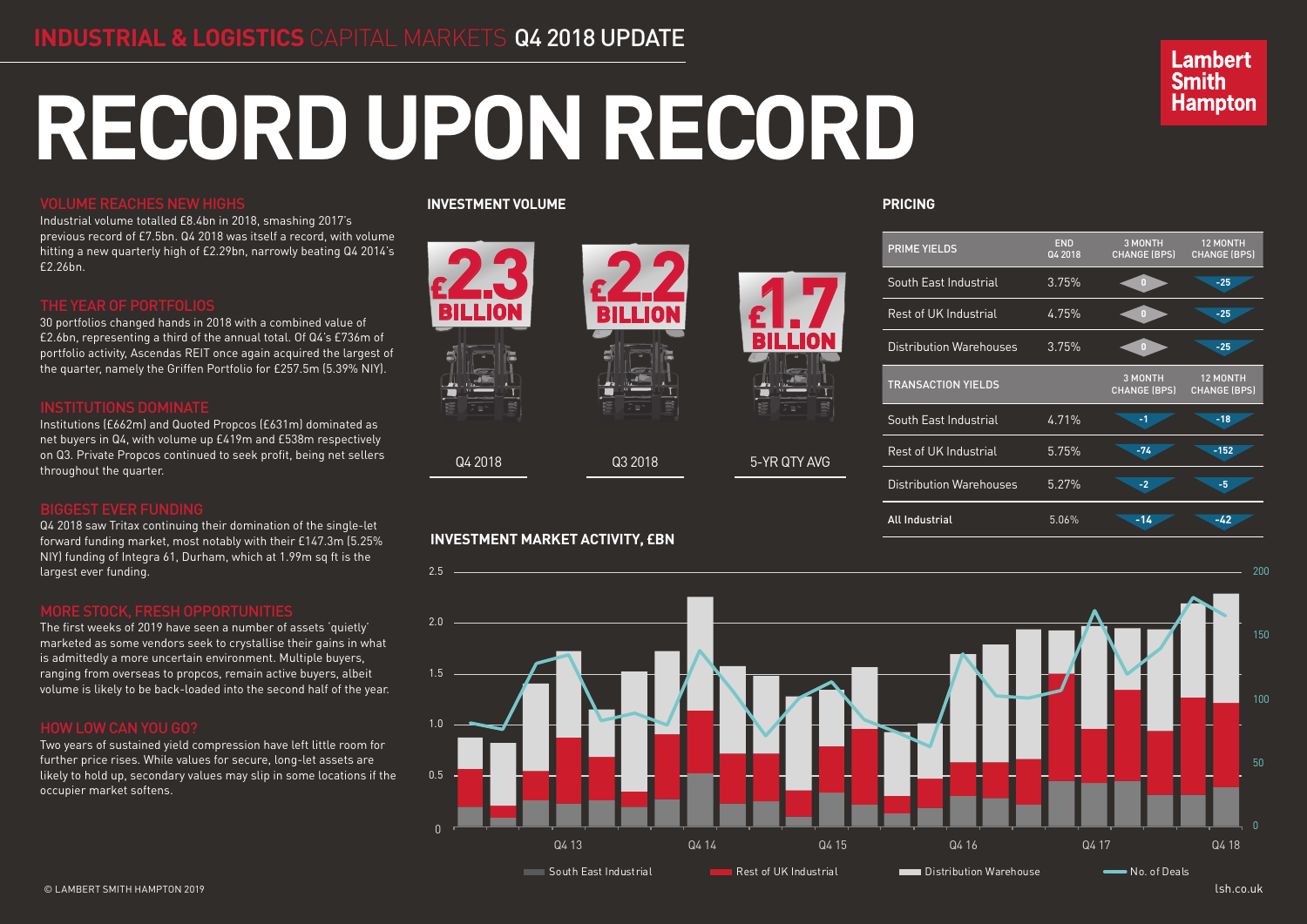lsh.co.uk

## **KEY Q4 DISTRIBUTION DEALS**

## **KEY Q4 MULTI-LET DEALS**

## **KEY Q4 PORTFOLIO DEALS**

\*LSH Acted

| <b>PROPERTY</b>                         | <b>TERM CERTAIN</b><br>(YEARS) | <b>TENANT</b>               | <b>PRICE</b> | <b>NIY</b> | <b>DATE</b> | <b>VENDOR</b>                        | <b>PURCHASER</b>               |
|-----------------------------------------|--------------------------------|-----------------------------|--------------|------------|-------------|--------------------------------------|--------------------------------|
| Unit 2 Midlands Logistics Park, Corby * | 10.00                          | <b>BSH Home Appliances</b>  | £89.30m      | 5.20%      | $Oct-18$    | Frogmore / Mulberry                  | Tritax Big Box REIT *          |
| D2 Revolution Park, Chorley             | 10.00                          | <b>GA Pet Food Partners</b> | £20.35m      | 4.64%      | Nov-18      | <b>BA Pension Fund</b>               | <b>Colliers Capital</b>        |
| Integra 61, Durham                      | 20.00                          | <b>Amazon UK Services</b>   | £147.30m     | 5.25%      | Dec-18      | Citrus Group                         | Tritax Big Box REIT            |
| Evolution 50. Andover *                 | 15.00                          | Laleham Health & Beauty     | £6.85m       | 5.45%      | Dec-18      | Kier / Test Valley Borough Council * | <b>Canal &amp; River Trust</b> |
| 97 Cray Avenue, Orpington               | 15.00                          | Selco                       | E7.77m       | 3.84%      | Dec-18      | <b>Brookshire Capital</b>            | London Metric                  |

| <b>PROPERTY</b>                      | <b>AWULT (YEARS)</b> | <b>RENT (£ PSF)</b> | <b>PRICE</b> | <b>NIY</b> | <b>DATE</b> | <b>VENDOR</b>     | <b>PURCHASER</b>      |
|--------------------------------------|----------------------|---------------------|--------------|------------|-------------|-------------------|-----------------------|
| Nimbus Park, Dunstable               | 4.96                 | £7.19               | £27.95m      | 3.80%      | Nov-18      | Pears Property    | <b>Orchard Street</b> |
| The Quadrangle, Romsey               | 3.00                 | £6.96               | £18.03m      | 4.50%      | Dec-18      | LaSalle IM        | CBRE GI               |
| Trade City, Reading *                | 4.20                 | £14.32              | £15.68m      | 4.69%      | Dec-18      | Kier <sup>*</sup> | <b>Orchard Street</b> |
| Thames View Business Centre, Rainham | 4.10                 | £7.94               | £24.00m      | 3.61%      | Dec-18      | Segro             | Aberdeen Standard     |
| <b>Century Point, High Wycombe</b>   | 3.40                 | £9.18               | £19.70m      | 4.13%      | Dec-18      | LaSalle IM        | DTZ Investors         |

| <b>PROPERTY</b>          | <b>AWULT</b><br>(YEARS) | <b>NUMBER OF</b><br><b>PROPERTIES</b> | <b>PRICE</b> | <b>NIY</b> | <b>DATE</b> | <b>VENDOR</b>        | <b>PURCHASER</b>              |
|--------------------------|-------------------------|---------------------------------------|--------------|------------|-------------|----------------------|-------------------------------|
| Iron Portfolio           | 4.50                    |                                       | £111.00m     | 5.35%      | $Oct-18$    | Leftfield Properties | <b>Liberty Property Trust</b> |
| <b>Griffen Portfolio</b> | 9.10                    | 26                                    | £257.50m     | 5.39%      | $Oct-18$    | Griffen              | Ascendas REIT                 |
| <b>Harley Portfolio</b>  | 7.57                    |                                       | £85.40m      | 5.50%      | Dec-18      | Clipstone            | Aberdeen Standard             |
| Solus Portfolio          | 2.80                    | 18                                    | £59.70m      | 6.55%      | Dec-18      | <b>IPIF</b>          | Blackstone                    |
| Pegasus Portfolio        | 2.50                    | 22                                    | £72.2m       | 6.80%      | Dec-18      | Hansteen             | Stenprop                      |

#### OUR INDUSTRIAL & LOGISTICS CAPITAL MARKETS TEAM



ALEX CARR Head of Industrial Investment Capital Markets +44 (0)20 7198 2233 +44 (0)07525 950779 acarr@lsh.co.uk



EMILY OSMOND **Surveyor** Capital Markets +44 (0)20 7198 2095 +44 (0)7701 315182 eosmond@lsh.co.uk



OLIVER DU SAUTOY Head of Research +44 (0)20 7198 2193 +44 (0)7525 633053 odusautoy@lsh.co.uk



CHARLIE HOW Associate Director Capital Markets +44 (0)20 7198 2248 +44 (0)7545 208976 chow@lsh.co.uk



JERRY VIGUS Director Capital Markets +44 (0)23 8020 6111 +44 (0)7711 167057 jvigus@lsh.co.uk